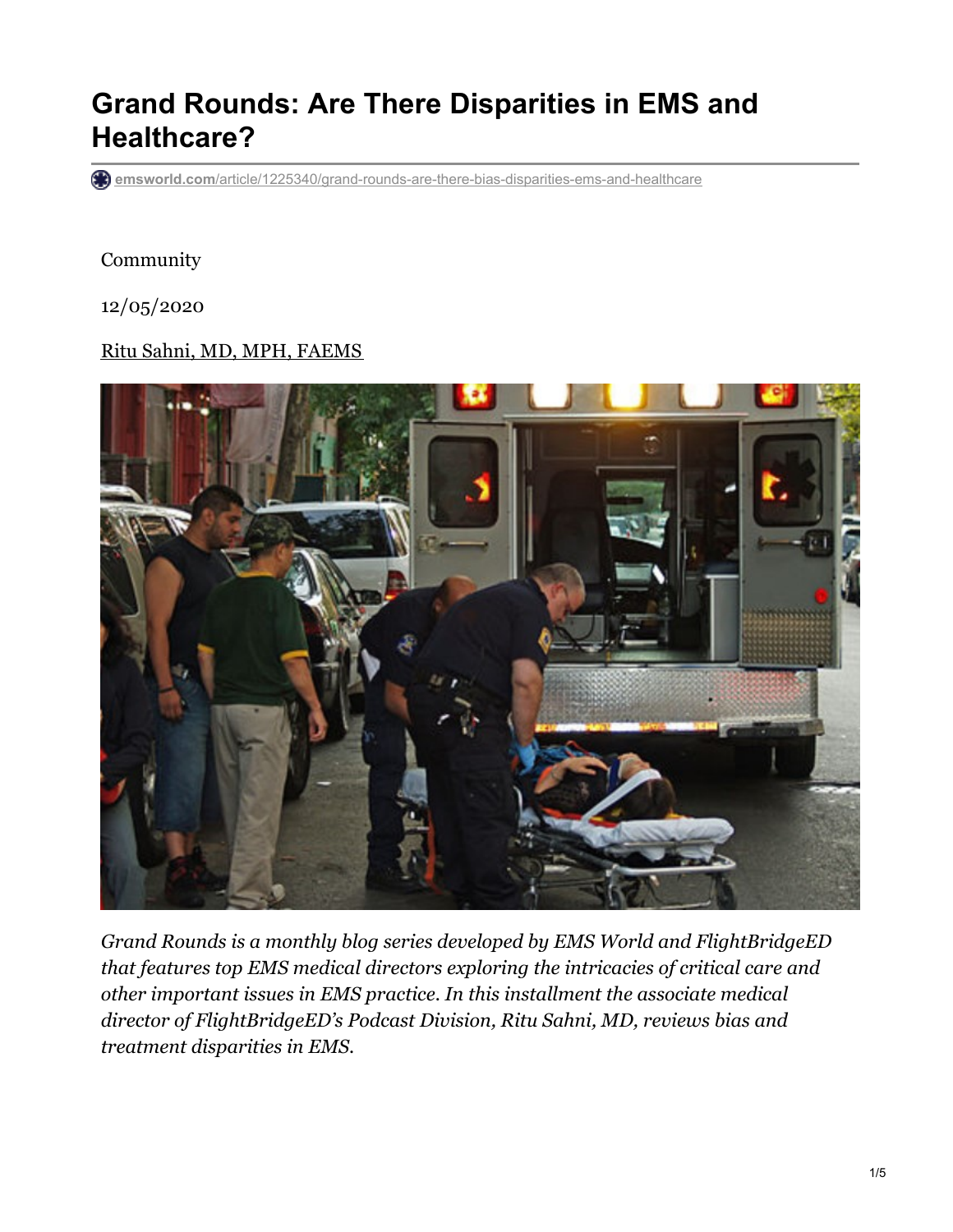The topics of bias and equity have come to the forefront in 2020, and although it has been a politically charged discussion, it is important to take an internal look at EMS and healthcare as a whole. The fundamental question is this: Are there racial, ethnic, and/or socioeconomic disparities in EMS?



### **Does Bias Exist in EMS?**

The issue has been studied in EMS, and we know bias exists. What do we mean by *bias*? Bias implies there is a difference in care between two specific groups. Bias can be by gender, race, ethnicity, socioeconomic class, or any categorization. It is not a measure of intent or attitude; it is a measure of outcome.

Most recently, Oregon Tech's Jamie Kennel and colleagues evaluated more than 25,000 charts in which the primary impression was related to a traumatic injury. They evaluated whether a pain assessment was performed and whether there was documented administration of pain medication. They then compared this information to the independent variables of race and ethnicity. They also attempted to control for social and demographic variables.

What did they find? Pain assessments were performed equally across all groups, but a statistically significantly higher proportion of white patients (20%) received pain medications than all ethnic minorities. Black patients only received pain medications 14% of the time, even though they reported higher mean pain scores.<sup>1</sup> A smaller 2013 study that looked at blunt trauma patients found similar results: Black patients were about half as likely to receive pain medications as white patients. 2

Management of pain has also been looked at it in other settings, and similar bias persists. Additionally, different outcomes have been measured and further evidence of bias identified. Studies have repeatedly demonstrated that both race and socioeconomic status affect cardiac arrest outcomes and bystander CPR likelihood. One review in Memphis found that although bystander CPR has increased significantly in the last 25 years, white patients were 70% more likely to receive bystander compressions than Black patients. The review also found that cardiac arrests in areas of significant economic hardship were about 30% less likely to receive bystander compressions. 3

This also extends to pediatric cardiac arrest, as an extensive review of the Cardiac Arrest Registry to Enhance Survival (CARES) data set determined. The authors evaluated 7,086 pediatric (under age 18) cardiac arrests that occurred over five years. Once again they found bystander CPR occurred more frequently in white victims (56.9%) vs. Black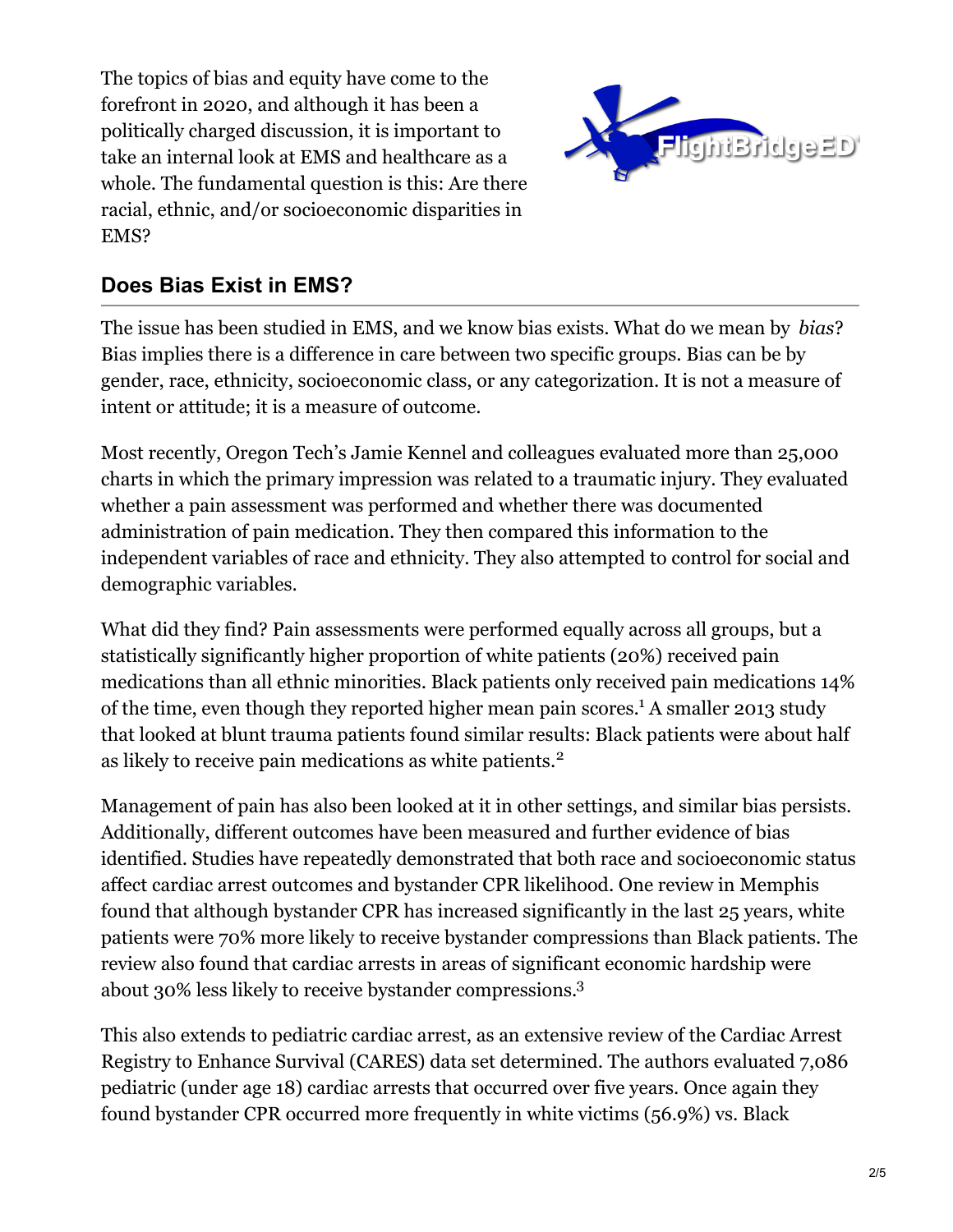(39.3%) and Hispanic (46.6%). The authors also found that neighborhoods with lower socioeconomic status had lower bystander CPR rates and better neurologically intact survival, although the racial disparity still existed within each type of community.<sup>4</sup>

In short, EMS reflects the challenges of the entire healthcare system and society as a whole. The data strongly suggests that biases exist in the provision of EMS care.

## **Understanding Implicit Bias**

When the Kennel article was published, it created news in the EMS community, and lay press articles followed. Since the study was reported in Oregon, several local news outlets sought comment from EMS providers. Providers were, understandably, somewhat defensive. There were comments such as, "I've never treated anybody differently, regardless," and the idea that "Everyone is the same in the back of the ambulance." 5 Unfortunately, the data states otherwise, and the primary source of this disconnect is likely to be the concept of implicit bias.

Implicit bias is defined as "thoughts and feelings that often exist outside conscious awareness and thus are difficult to consciously acknowledge and control."<sup>6</sup> This means although you may have some explicit goals (e.g., to treat everyone equally), there are unconscious biases that still cause you to deliver care that is not impartial.

Although implicit bias research in healthcare is relatively new, there is a standardized assessment called the Implicit Association Test. Multiple studies have already been completed to try to measure implicit bias in the healthcare workforce. It has been found, not surprisingly, that implicit bias exists in physicians and nurses. Investigators also found bias existed at roughly the same level as the general population.<sup>7</sup> This is not surprising, as bias training and understanding has not been a standard part of the medical curriculum. It does fundamentally mean that even those who have the best intentions can make snap judgments that result in inequitable care. The bad news is that it is unconscious; the good news is that it can be measured and identified.

In addition to implicit bias, there are likely broader systemic issues that impact emergency care. Many studies have demonstrated that patients from racial and ethnic minority groups have greater distrust in the healthcare system.<sup>8</sup> This may impact how early and often acute patients enter that system. For instance, data shows racial and ethnic minority patients are much less likely to utilize EMS for an acute stroke.<sup>9</sup> Patients with language barriers get suboptimal care, and some EMS systems may not have interpreter services.<sup>8</sup>

This combination of implicit bias and systemic factors leads to suboptimal care and outcomes for certain patient groups.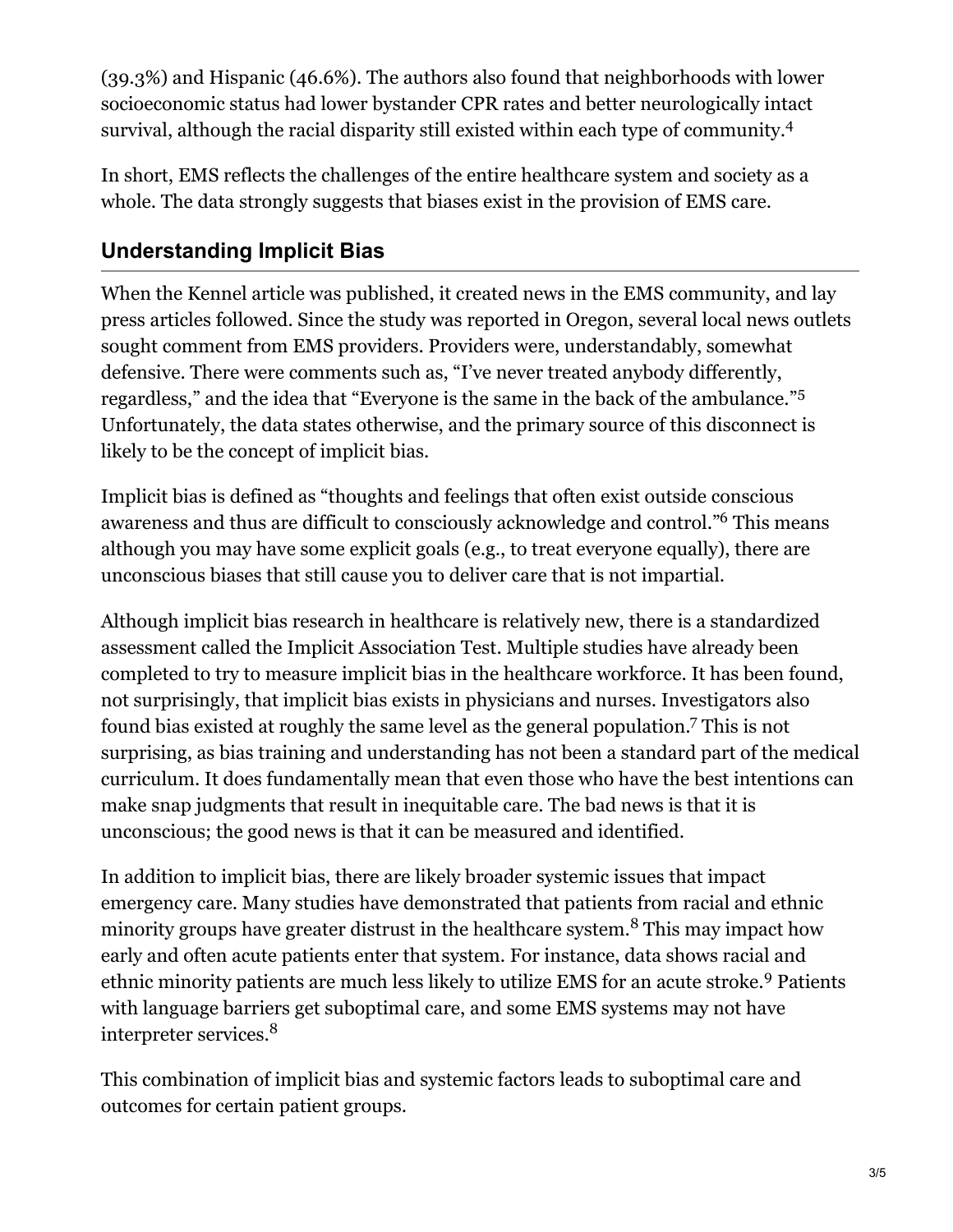#### **What Can Be Done?**

The field is still young, and there are no randomized controlled trials for guidance, but there are some possible solutions:

As Seattle resuscitation legend Mickey Eisenberg always says, measure and improve. It is impossible to know if your EMS system has bias without measuring. Reproduce the Kennel study with your data. Work with your ePCR vendor to create measures around health equity. Just like any other clinical issue, create an improvement plan when a problem is identified.

Acknowledge and identify implicit bias in your agency. Implicit bias is unconscious. Most EMS providers are not explicitly "racist." However, recognizing that we all have biases hardwired into us is a crucial step. Providing training around the implicit bias will create understanding, hopefully without creating blame.

Acknowledge and identify implicit bias in yourself. Examine situations in which unrecognized biases may have played a role. The Implicit Association Test is publicly available [here](https://implicit.harvard.edu/implicit/takeatest.html). You can identify biases regarding race, ethnicity, gender, etc. Learning where your own biases exist will create understanding moving forward.

Look for systemic fixes. A "just culture" EMS service does not assign personal blame when errors occur. Instead we try to find system fixes wherever possible. The same is true with trying to fix bias in healthcare. For example, it turns out dispatcher-assisted "telephone" CPR seems to lead to relatively equal rates of bystander CPR.<sup>10</sup> This is another reason to ensure that your EMS system provides this service. Identify areas of low EMS usage and consider outreach to the community. Additionally, ensure your EMS providers have access to appropriate medical interpretative services.

As EMS and public health providers, we have a responsibility to improve health in our communities. Identifying potential disparities in our systems is a critical component of that goal. It can and should be done in a manner like any other improvement in the system. It should be measured, and a combination of education and system fixes implemented.

#### **References**

1. Kennel J, Withers E, Parsons N, Woo H. Racial/ethnic disparities in pain treatment: Evidence from Oregon emergency medical services agencies. *Med Care,* 2019 Dec; 57(12): 924–9.

2. Young MF, Hern HG, Alter HJ, et al. Racial differences in receiving morphine among prehospital patients with blunt trauma. *J Emerg Med,* 2013 Jul 1; 45(1): 46–52.